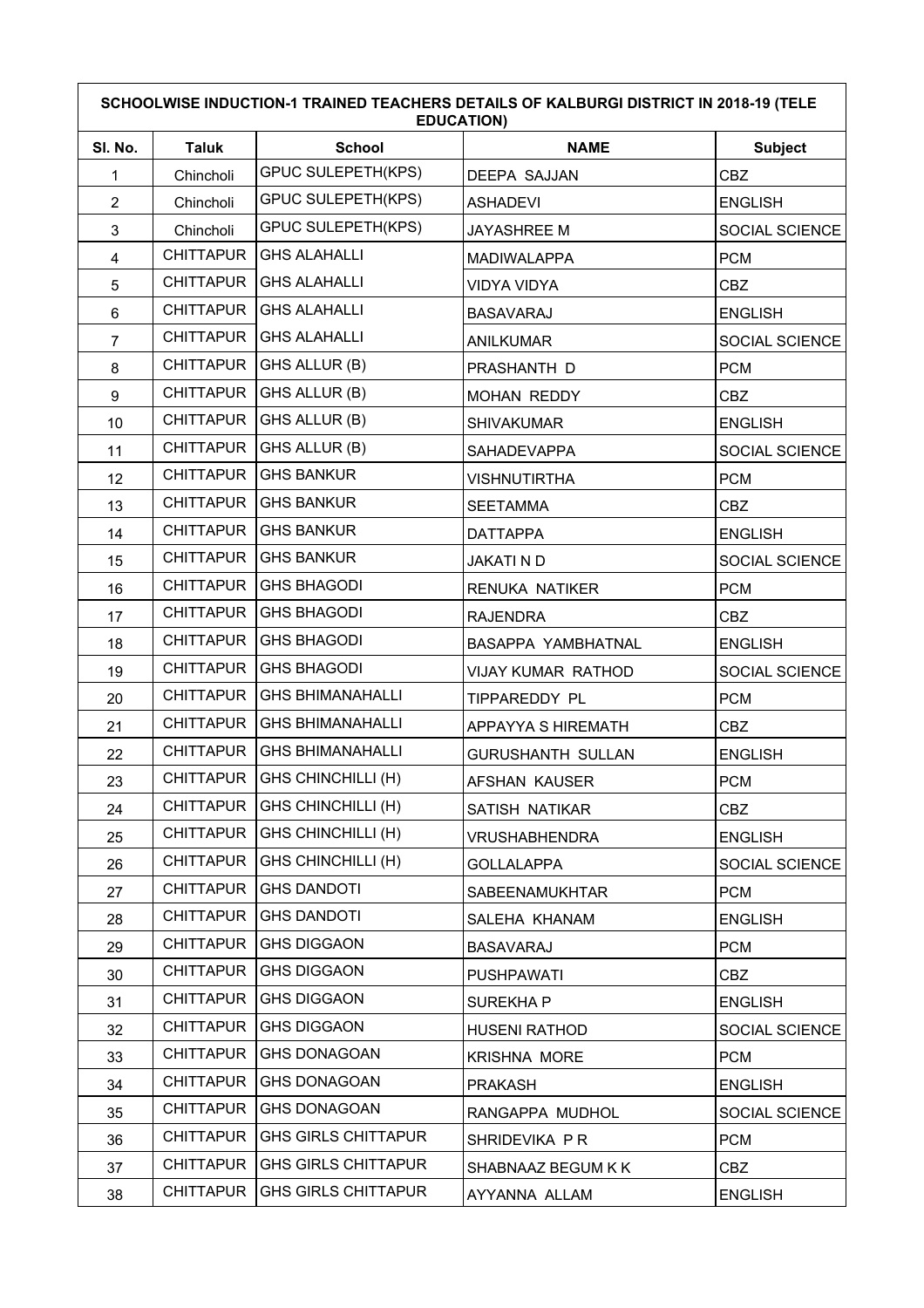| 39 |                  | CHITTAPUR GHS GIRLS CHITTAPUR | <b>SAROJADEVI</b>                  | SOCIAL SCIENCE |
|----|------------------|-------------------------------|------------------------------------|----------------|
| 40 |                  | CHITTAPUR   GHS HONAGUNTA     | ANITHA ANITHA                      | <b>CBZ</b>     |
| 41 |                  | CHITTAPUR   GHS HONAGUNTA     | SHIVALEELA SUNAGAR                 | <b>ENGLISH</b> |
| 42 | <b>CHITTAPUR</b> | IGHS HONAGUNTA                | <b>BASAMMA</b>                     | SOCIAL SCIENCE |
| 43 |                  | CHITTAPUR   GHS KALGURTHI     | VIJAYALAXMI B                      | <b>PCM</b>     |
| 44 |                  | CHITTAPUR   GHS KALGURTHI     | RAJESH N NAGURE                    | CBZ            |
| 45 |                  | CHITTAPUR   GHS KALGURTHI     | GANGAWWA                           | <b>ENGLISH</b> |
| 46 | <b>CHITTAPUR</b> | <b>GHS KANDGUL CROSS</b>      | JYOTI SUBBANNA ARALIKATTI          | <b>PCM</b>     |
| 47 |                  | CHITTAPUR   GHS KANDGUL CROSS | ANITA BABURAO                      | CBZ            |
| 48 | CHITTAPUR        | IGHS KANDGUL CROSS            | <b>BALAJI NAIK</b>                 | <b>ENGLISH</b> |
| 49 |                  | CHITTAPUR   GHS KANDGUL CROSS | NEETA RATHOD                       | SOCIAL SCIENCE |
| 50 |                  | CHITTAPUR   GHS KARADAL       | SADANAND GAVADI                    | <b>PCM</b>     |
| 51 |                  | CHITTAPUR   GHS KARADAL       | <b>GIRISH GIRISH</b>               | <b>CBZ</b>     |
| 52 | CHITTAPUR        | GHS KARADAL                   | <b>MATUR BASAVARAJ</b>             | <b>ENGLISH</b> |
| 53 |                  | CHITTAPUR GHS KARADAL         | <b>RAJENDRAPRASAD</b>              | SOCIAL SCIENCE |
| 54 |                  | CHITTAPUR GHS KARADAL         | KARISIDDESHWARA B C                | <b>PCM</b>     |
| 55 |                  | CHITTAPUR   GHS KARADAL       | SHEKAPPA N CHIKKANNAVAR            | CBZ            |
| 56 | <b>CHITTAPUR</b> | GHS KARADAL                   | RAVIKUMAR SHIVARAM BANSODE ENGLISH |                |
| 57 |                  | CHITTAPUR GHS KARADAL         | RAMESH M RATHOD                    | SOCIAL SCIENCE |
| 58 | <b>CHITTAPUR</b> | GHS KOLLUR                    | NIRANJANA KUMAR B G                | <b>PCM</b>     |
| 59 | <b>CHITTAPUR</b> | GHS KOLLUR                    | <b>VEERABHADRACHAR B</b>           | CBZ            |
| 60 | CHITTAPUR        | GHS KOLLUR                    | BASAPPA MUGALAKOD                  | <b>ENGLISH</b> |
| 61 | CHITTAPUR        | GHS KOLLUR                    | NASEEM BEGUM                       | SOCIAL SCIENCE |
| 62 | CHITTAPUR        | GHS KORWAR                    | ASRA FARHEEN                       | <b>PCM</b>     |
| 63 |                  | CHITTAPUR GHS KORWAR          | <b>GURUNATH JADHAV</b>             | <b>CBZ</b>     |
| 64 |                  | CHITTAPUR GHS KORWAR          | <b>ARUNDHATI</b>                   | <b>ENGLISH</b> |
| 65 | CHITTAPUR        | <b>GHS KORWAR</b>             | <b>NAGAPPA</b>                     | SOCIAL SCIENCE |
| 66 | <b>CHITTAPUR</b> | <b>GHS MALAGATTI</b>          | <b>RAJKUMAR</b>                    | <b>PCM</b>     |
| 67 | CHITTAPUR        | <b>GHS MARTUR</b>             | TEEKARAO MUNDARGI                  | <b>PCM</b>     |
| 68 | <b>CHITTAPUR</b> | <b>GHS MARTUR</b>             | GIRISHKUMAR B KADLEWAD             | CBZ            |
| 69 | <b>CHITTAPUR</b> | <b>GHS MARTUR</b>             | SUMANGALA S M                      | SOCIAL SCIENCE |
| 70 | <b>CHITTAPUR</b> | <b>GHS NALWAR</b>             | ANJULA DEVI                        | <b>PCM</b>     |
| 71 | <b>CHITTAPUR</b> | <b>GHS NALWAR</b>             | <b>KUMARASWAMY</b>                 | CBZ            |
| 72 | <b>CHITTAPUR</b> | <b>GHS NALWAR</b>             | <b>REVATI REVATI</b>               | <b>ENGLISH</b> |
| 73 | <b>CHITTAPUR</b> | <b>GHS NALWAR</b>             | NIRMALA KULKARNI                   | SOCIAL SCIENCE |
| 74 | <b>CHITTAPUR</b> | <b>GHS NIPPANI</b>            | SARITA RATHOD                      | <b>PCM</b>     |
| 75 | <b>CHITTAPUR</b> | <b>GHS NIPPANI</b>            | REKHA K                            | CBZ            |
| 76 | <b>CHITTAPUR</b> | <b>GHS NIPPANI</b>            | <b>MAHAPRABU</b>                   | <b>ENGLISH</b> |
| 77 | <b>CHITTAPUR</b> | <b>GHS NIPPANI</b>            | CHANDRAKANT TALWAR                 | SOCIAL SCIENCE |
| 78 | <b>CHITTAPUR</b> | <b>GHS PETH SHIROOR</b>       | CHANDRASHEKHAR PAWAR               | <b>PCM</b>     |
| 79 | <b>CHITTAPUR</b> | GHS PETH SHIROOR              | SATISH SATISH                      | <b>CBZ</b>     |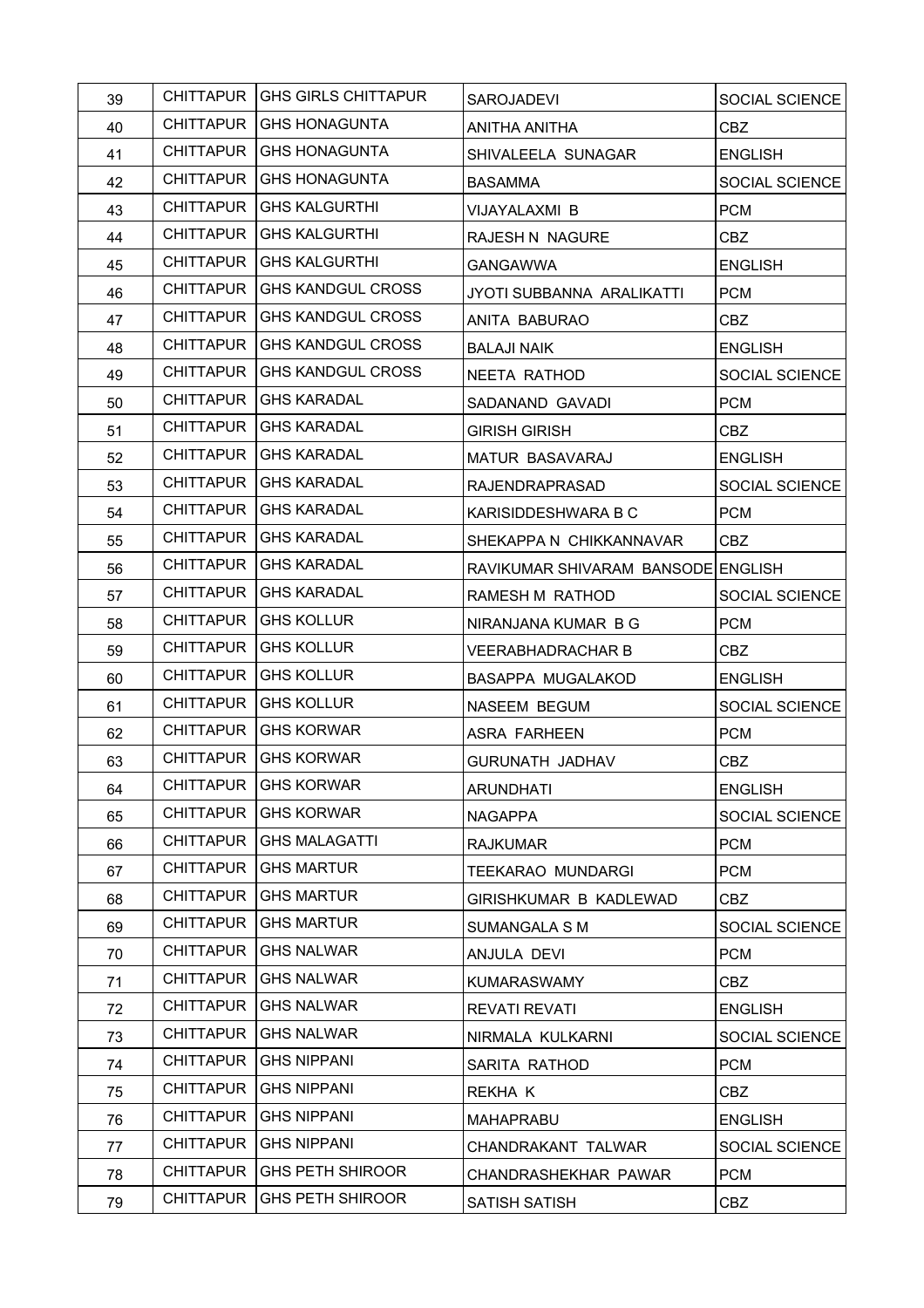| 80  |                  | <b>CHITTAPUR IGHS PETH SHIROOR</b> | <b>IJAZALI IJAZALI</b>   | <b>ENGLISH</b> |
|-----|------------------|------------------------------------|--------------------------|----------------|
| 81  |                  | CHITTAPUR   GHS RAJAPUR            | SATISH NAYAK P           | <b>PCM</b>     |
| 82  |                  | CHITTAPUR GHS RAJAPUR              | <b>SHWETAR</b>           | <b>CBZ</b>     |
| 83  | CHITTAPUR        | IGHS RAJAPUR                       | SHIVANAND GUDGENAWAR     | SOCIAL SCIENCE |
| 84  |                  | CHITTAPUR   GHS REVOOR             | VIMAL K                  | <b>PCM</b>     |
| 85  | CHITTAPUR        | GHS REVOOR                         | RENUKA BV                | <b>CBZ</b>     |
| 86  |                  | CHITTAPUR   GHS REVOOR             | <b>MARUTI MARUTI</b>     | <b>ENGLISH</b> |
| 87  | CHITTAPUR        | GHS REVOOR                         | <b>MAHANTESH SURPUR</b>  | SOCIAL SCIENCE |
| 88  |                  | CHITTAPUR   GHS SATNOOR            | SHIVASHARANA RADDY       | <b>PCM</b>     |
| 89  | <b>CHITTAPUR</b> | IGHS SATNOOR                       | <b>TRIVENI TRIVENI</b>   | CBZ            |
| 90  |                  | CHITTAPUR   GHS SATNOOR            | SIDRAM HALLIKAR          | SOCIAL SCIENCE |
| 91  | <b>CHITTAPUR</b> | IGHS SHAHABAD                      | <b>MALLIKABEGUM</b>      | <b>PCM</b>     |
| 92  |                  | CHITTAPUR   GHS SHAHABAD           | <b>SHABANAYASMEEN</b>    | CBZ            |
| 93  |                  | CHITTAPUR   GHS SHAHABAD           | <b>ASHWINI</b>           | <b>ENGLISH</b> |
| 94  |                  | CHITTAPUR   GHS TENGALI            | VIJAYALAXMI METI         | <b>PCM</b>     |
| 95  | <b>CHITTAPUR</b> | GHS TENGALI                        | <b>GEETHA</b>            | CBZ            |
| 96  |                  | CHITTAPUR   GHS TENGALI            | <b>GURUDEVI C K</b>      | <b>ENGLISH</b> |
| 97  | CHITTAPUR        | GHS TENGALI                        | <b>RAVINDRAREDDY</b>     | SOCIAL SCIENCE |
| 98  |                  | CHITTAPUR GHS YAGAPUR              | PRASHANT PRASHANT        | <b>ENGLISH</b> |
| 99  | <b>CHITTAPUR</b> | GHS YAGAPUR                        | <b>MAHANTESH</b>         | SOCIAL SCIENCE |
| 100 | CHITTAPUR        | GHSSHELLAGI                        | SOMANATH                 | <b>PCM</b>     |
| 101 | <b>CHITTAPUR</b> | <b>GHSSHELLAGI</b>                 | SUDHAKAR I PATIL         | <b>CBZ</b>     |
| 102 | <b>CHITTAPUR</b> | GHSSHELLAGI                        | SHILPA NALATAWAD         | <b>ENGLISH</b> |
| 103 | <b>CHITTAPUR</b> | GOVT HS CHITTAPUR                  | RAVI RAVI                | <b>PCM</b>     |
| 104 | <b>CHITTAPUR</b> | GOVT HS CHITTAPUR                  | RAJYALAKSHMI M           | <b>CBZ</b>     |
| 105 |                  | CHITTAPUR GOVT HS CHITTAPUR        | <b>GEETA C</b>           | <b>ENGLISH</b> |
| 106 | <b>CHITTAPUR</b> | <b>GOVT HS CHITTAPUR</b>           | <b>REKHA</b>             | SOCIAL SCIENCE |
| 107 | <b>CHITTAPUR</b> | <b>GOVT HS GOTUR</b>               | SUFIA AKHTARI            | <b>PCM</b>     |
| 108 | <b>CHITTAPUR</b> | GOVT HS GOTUR                      | <b>GIRIJAVVA HATTI</b>   | <b>CBZ</b>     |
| 109 | <b>CHITTAPUR</b> | GOVT HS GOTUR                      | <b>MAMITA MAMITA</b>     | <b>ENGLISH</b> |
| 110 | <b>CHITTAPUR</b> | <b>GOVT HS GOTUR</b>               | <b>MD ALTAF</b>          | SOCIAL SCIENCE |
| 111 | <b>CHITTAPUR</b> | <b>GOVT HS GUDGURTHI</b>           | JAI JAGADISH AKKI        | <b>CBZ</b>     |
| 112 | <b>CHITTAPUR</b> | <b>GOVT HS GUDGURTHI</b>           | SMT RAJESHWARI S KUMBAR  | <b>ENGLISH</b> |
| 113 | <b>CHITTAPUR</b> | <b>GOVT HS GUDGURTHI</b>           | PRAVEEN KUMAR KS         | SOCIAL SCIENCE |
| 114 | <b>CHITTAPUR</b> | <b>GOVT HS MANGALGI</b>            | AYYAPPAYYA HIREMATH      | <b>PCM</b>     |
| 115 | <b>CHITTAPUR</b> | <b>GOVT HS MANGALGI</b>            | SMT SUNITA M             | <b>CBZ</b>     |
| 116 | <b>CHITTAPUR</b> | <b>GOVT HS MANGALGI</b>            | SIDDARAM B YENTETH       | <b>ENGLISH</b> |
| 117 | <b>CHITTAPUR</b> | <b>GOVT HS MANGALGI</b>            | <b>BHAGIRATI</b>         | SOCIAL SCIENCE |
| 118 | <b>CHITTAPUR</b> | <b>GOVT HS WADI</b>                | KRISHNA VEMULA           | <b>PCM</b>     |
| 119 | <b>CHITTAPUR</b> | <b>GOVT HS WADI</b>                | SANNJAY P MANE           | CBZ            |
| 120 | <b>CHITTAPUR</b> | GOVT HS WADI                       | <b>VIDYALATA DEVAPUR</b> | <b>ENGLISH</b> |